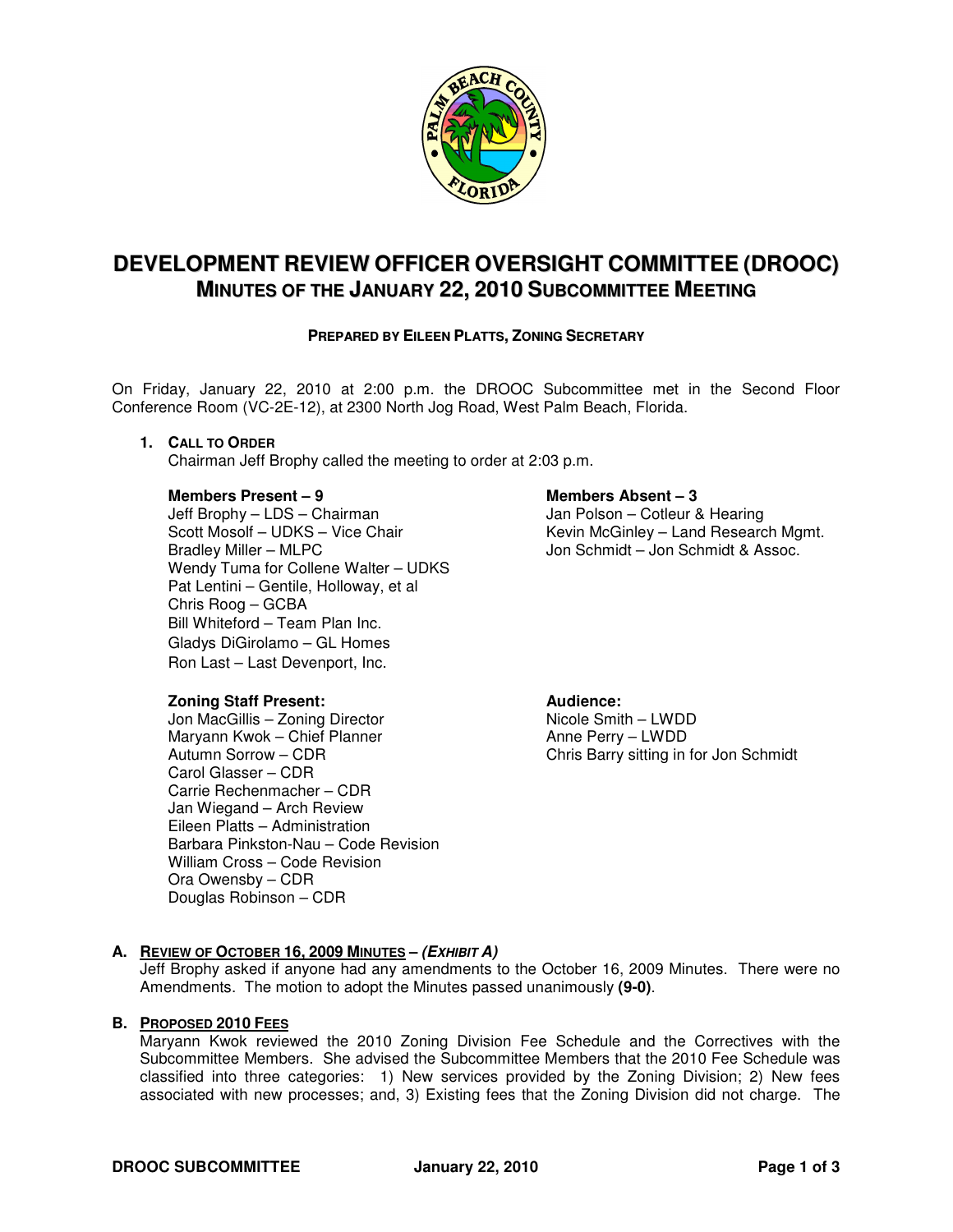larger fee increases will be phased in 3 increments. The members suggested that Gerry Gawaldo from Palm Tran be invited to the next meeting since there were several questions raised regarding Palm Tran fees. Collene Walter inquired as to the date when the 2010 Fee Schedule is going to be implemented. Maryann Kwok answered that staff would like to bring this before the BCC at the February/March meeting with the approval from the DROOC Subcommittee to move forward with the fees.

# **C. DROOC ONGOING TASKS – (EXHIBIT B)**

Jon MacGillis reviewed each task on the 2010 chart with the Subcommittee Members. Jon stated that staff just had a meeting with that morning on item 5 – URA, Zoning is working on the Ordinance and Planning is working on the rezoning. There will be more internal meetings (staff) regarding the URA until the draft is finalized among all of the agencies and then it will be brought back to DRO in February/March to the IRO/URA Subcommittee and then going to LDRAB in April and will be going for adoption in August Round 2010-02. If you have a URA project coordinate the meeting through Autumn Sorrow, CDR and Bill Cross, Code Revision.

# **D. ULDC UPDATE – (EXHIBIT C)**

Barbara Pinkston-Nau reviewed Exhibit C in its entirety with the Subcommittee Members. She explained the glitches, updates and references that are being amended in Rounds 2009-02 and 2010-01 including but not limited to items pertaining to Development Order definitions, Open Space, IRO, Flexspace, Wind Energy, etc. The 2009-02 Amendments will be adopted on January 28, 2010. Staff will be Requesting Permission to Advertise for the Pain Management Moratorium that will last either a year or up until the BCC adopts language that addresses the issues related to the Pain Management Clinic on that date as well. The first reading for the 2010-01 Amendments will be July 22, 2010 with Adoption on August 26, 2010.

# **E. ECONOMIC COUNCIL-REGULATORY CLIMATE COMMITTEE UPDATE – (EXHIBIT D)**

Jeff Brophy explained that the Economic Council questioned on how the DROOC is organized and how it can relate to a group they are creating that came out of a private study that recognized the regulatory process countywide in Palm Beach County as being a problem in terms of economic and business development. The Economic Council started to put together a group consisting of both private and public to come together and try to figure out a way of discovering the issues and bringing it to the table for everybody to discuss. They decided the best way to do this was to interview the stakeholders and all of the municipalities so they recruited Chris Roog as head of the subcommittee to create a survey for the interview. Once the survey is completed it will be used to interview the Building Departments, Engineering Departments, and Zoning and Planning Departments along with Architects, Planners, and Construction Groups to discover what the issues are in terms of policies, customer service, communication, and interpretation so as to eventually have a one day conference between both the private and public interests as to what the problem is on both sides and how we can deal with it. Hopefully all of the DROOC Subcommittee Members can be involved with this on some level, especially in the conference that will happen in March or April 2010, and be held in a convention center or hotel to be determined.

# **F. OPEN DISCUSSION**

# 1. Interim uses

Carrie Rechenmacher stated that there has been an ongoing discussion, more so lately because of the economy, regarding "Interim uses". Because of the economic climate people are not necessarily ready to commence development after they get their approval. Jon MacGillis mentioned that the reason that he placed Interim uses on the Agenda is because of the economy people do not want to lose their new approval but want to do an interim use on property. Jon MacGillis stated that with DROOC assistance we need to come up with a way to implement this in the code if we determine it is necessary. Jon asked if the Subcommittee Members saw a need to address this in ULDC. There did not seem to be an interest in setting up a Subcommittee for Interim use, therefore Jon said this matter is closed for now.

# 2. DROOC Meeting dates for 2010